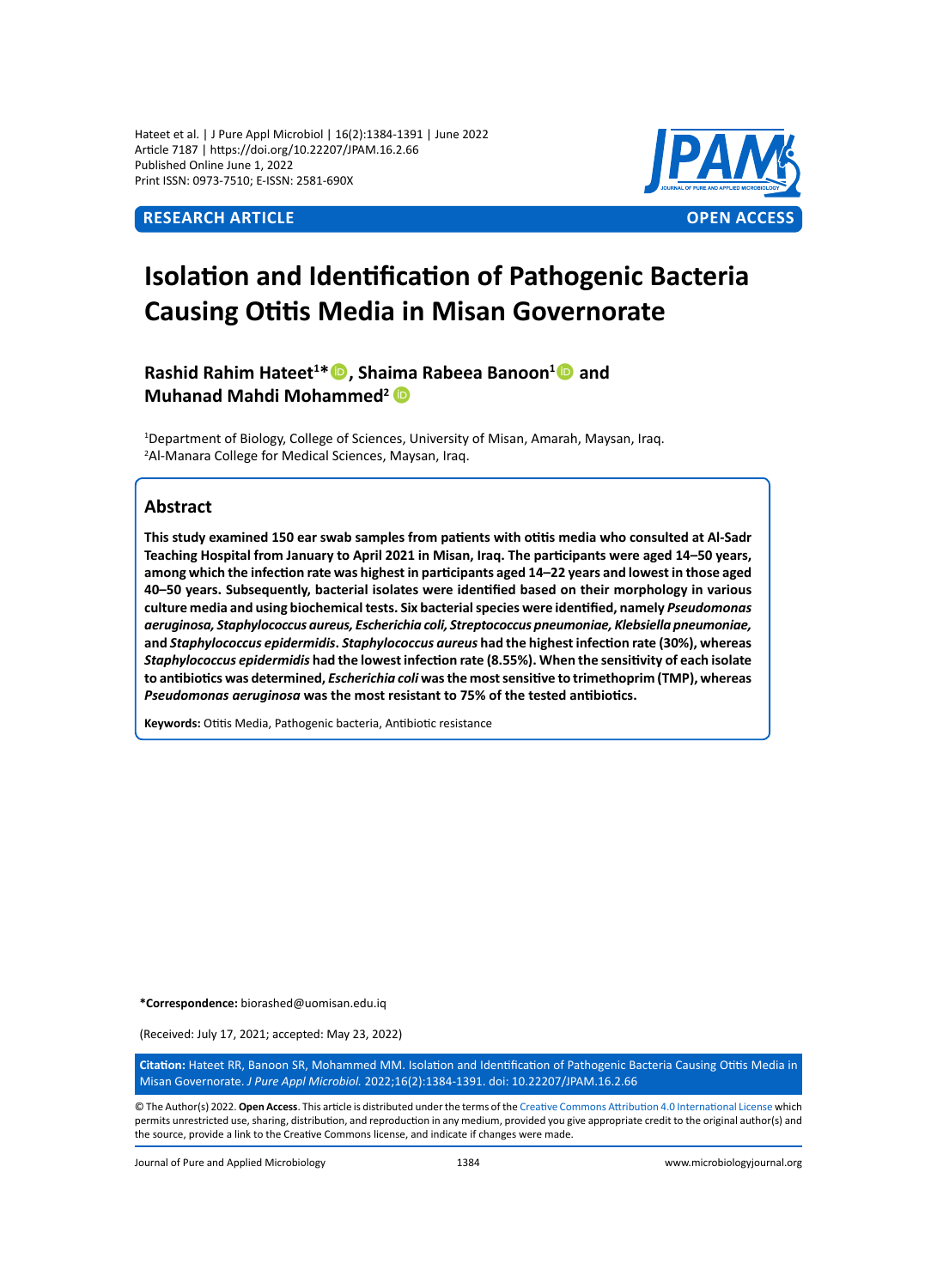### **INTRODUCTION**

Ear infection (otitis media) is a major public health issue in developing countries, with considerable infection rates and financial costs to patients, communities, and healthcare facilities. Even though it can affect adults, it is a commonly encountered ailment in children, resulting in numerous postoperative appointments in both modern and developing economies.<sup>1</sup> The middle ear effusion (MEE), without symptoms or signs of severe disease, is recognized in approximately 10% of children as a result of acute otitis media. Chronic OME or the absence of purulent fluid in the middle ear, in the absence of constitutional symptoms, can result to significant hearing loss and difficulties in speech, language, and social skills.2-4,17,30 Otitis media encompasses a spectrum of conditions, including minor acute otitis media, otitis media with effusion, acute otitis media, and chronic otitis media (COM).<sup>5</sup> Improper treatment of OM, including imprecise diagnostic tests or misuse of antibiotics, results in inflamed otitis, frequent incisions; subsequent complications, such as RAOM and persistent middle ear effusion requiring the incorporation of a drainage tube, which frequently results in hearing loss, brain abscess, COM, and/or sepsis.5-7 In addition, otitis externa is an inflammation of the external auditory canal, which is more prevalent in patients with eczema or diabetes mellitus.

The identification of OM is hampered by a lack of a link between clinical symptoms and the causative microorganism, as well as the pattern of medication susceptibility. Furthermore, the habitual absence of an otoscope in many health institutions, particularly in poorer countries, restricts the ability of the health personnel to make more accurate diagnoses of OM.<sup>14</sup> The cause and pathology of OM are complex.<sup>8,9</sup> Pathogenic infection of the upper respiratory tract is the most significant factor. Virus or virus antigen was identified in the middle ear of 5% to 25% of individuals with AOM.10,11,15,16. Bacteria can be found in approximately 40% to 70% of patients.12,13,18,19 Moreover, a strong association was observed between the bacteria obtained from patients with middle ear OM and the major organisms found in the nasopharynx.<sup>20,21</sup> Bacterial ear infections frequently develop after a throat infection, flu, or other respiratory system infections in children. If the upper respiratory infection is caused by a bacterium, this may travel to the middle ear. If the upper respiratory infection is viral, such as a cold, viruses may be attracted to the habitat of the microorganism and invade the middle ear as a serious infection. Fluid accumulates behind the eardrum because of the illness.22-24

Prompt, fast, and successful ear infection treatments can greatly reduce the short- and longterm consequences of ear infection. Furthermore, they can enhance the lives of patients. Thus, it is critical to have the most up-to-date data on the etiology of ear infection and associated antibiotic susceptibility pattern.<sup>25-27</sup> Therefore, this study aimed to isolate and identify the most common bacteria causing OM in patients from the Misan governorate, Iraq, and exploring bacterial sensitivity to most commonly used antibiotics.

# **Materials and Methods Sample Collection**

A total of 150 patients diagnosed with OM by specialists at (name of a clinic) in Misan governorate, Iraq from January to April 2021 was included in this study. The patients were classified according to age, ranging from 14 to 50 years. Swab sample from an irritated area was collected using a sterile cotton swab. Samples were collected on patients who had not taken antibiotics for at least one week prior to swab collection.

# **Collection and Culturing of Ear Discharge**

Firstly, the outer ear was cleaned using regular saline. Then, a sample of the discharge was collected. Swabs were subsequently inoculated onto MacConkey and blood agar plates, which were incubated aerobically at 37°C for 24–48 hours, and mannitol salt agar plates, which were incubated anaerobically at 37°C for 24–48 hours.<sup>28</sup> **Identification of Bacteria**

Bacterial colonies were initially identified based on their phenotype and cultural characteristics. Identification of the isolated bacteria was performed according to standard microbiological methods, including cultural characteristics, Gram staining; biochemical reactions, such as catalase, indole urea media, oxidase; diagnostic tests, such as motility, hemolysis, and the triple sugar iron (TSI); and the VITEK 2 Compact.28,29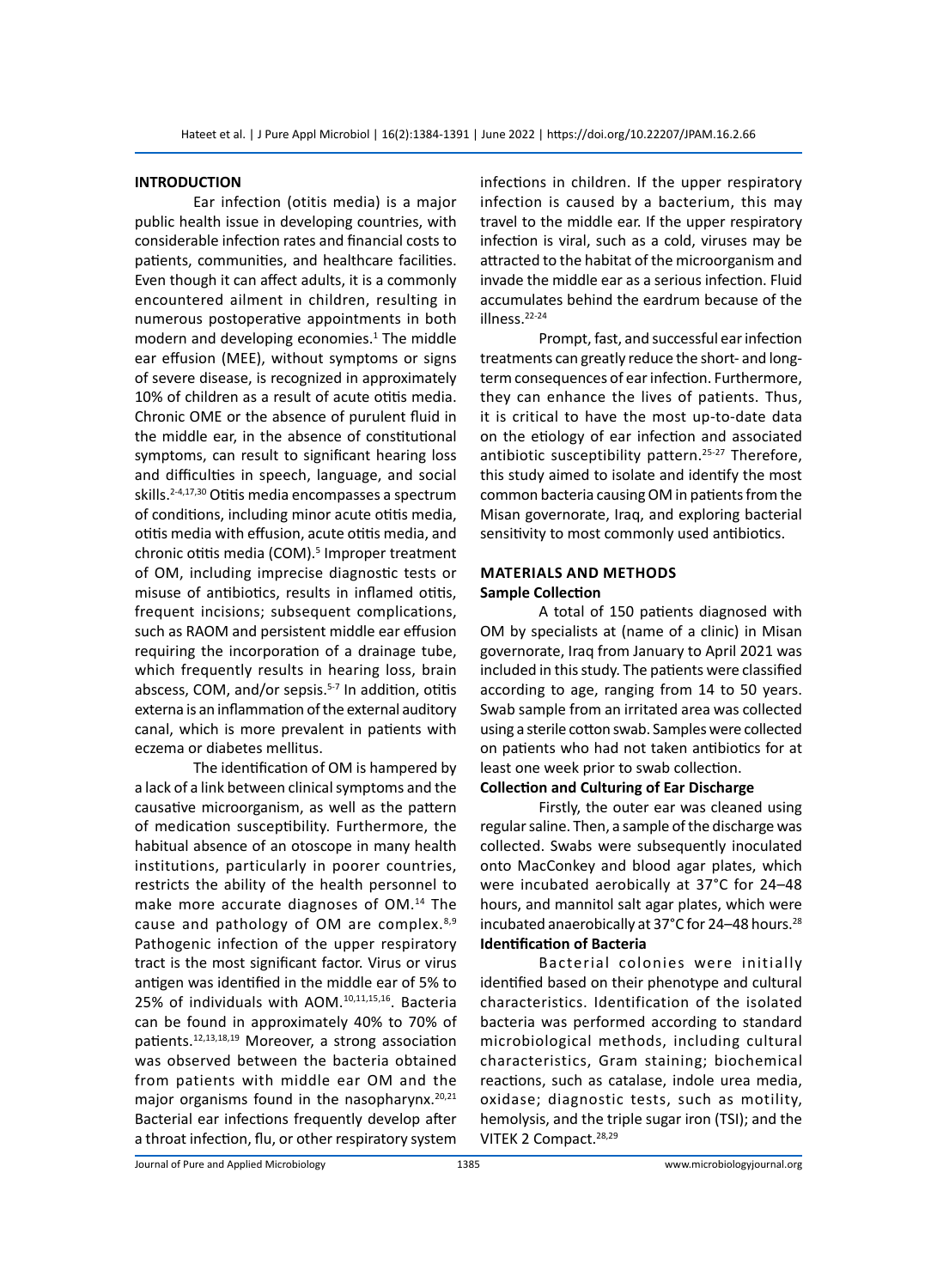# **Measurement of Bacterial Sensitivity to Antibiotics**

To evaluate the antibiotic susceptibility of bacteria isolated from patients with OM, we performed the procedures developed by.<sup>31</sup> Briefly, Muller-Hinton agar was used for the experiment, except for *S. pneumoniae* isolates, which were grown on 5% blood agar medium. Samples were incubated at 37°C for 24 hours, and then the diameters of growth inhibition zones were measured.<sup>33</sup> Antibiotic discs were chosen based on the frequency of prescription in the study region and the guidelines of the Clinical Laboratory Standards Institute (CLSI) and the European Association on Antibiotic Susceptibility (EUCAST).32,41 The following antibiotics ( Oxoid, UK) were used: amoxicillin (AMC, 30µg) plus clavulanic acid, penicillin G (P-10 U), amoxicillin (AX, 25µg), and trimethoprim (TMP, 10µg).

# **Results**

#### **Study population**

A total of 150 patients (age ranging from 14 to 50 years) with OM participated in this study. Of the patients, 50 (33.3%) were aged 14–22 years, 50 (16.6%) were aged 26–30 years, and 20 (13.3%)

**Table 1.** Age distribution of study population

| Age range | Frequency (n) | Percentage |  |
|-----------|---------------|------------|--|
| (years)   | (n)           | %          |  |
| 14-22     | 50            | 33.3       |  |
| $22 - 26$ | 30            | 20         |  |
| $26 - 30$ | 25            | 16.6       |  |
| $30 - 35$ | 20            | 13.3       |  |
| $35 - 40$ | 18            | 12         |  |
| 40-50     | 7             | 4.6        |  |

| Table 2. Diagnostic criteria of isolated bacteria |  |  |  |  |  |
|---------------------------------------------------|--|--|--|--|--|
|---------------------------------------------------|--|--|--|--|--|

were aged 30–35 years. The least represented group was the age range 40-50 years, with only seven participants (4.6%) (Table 1).

# **Identification of Bacteria**

Our results showed that the most dominant isolate was *Staphylococcus aureus* (45/150, 30%), followed by *Pseudomonas aeruginosa* (38/150, 25.5%). *Streptococcus pneumoniae* was identified in 20 cases (13.3%), whereas *Klebsiella pneumoniae* was isolated from 18 participants (12%). *Escherichia coli*  and *Staphylococcus epidermidis* were the least frequent bacteria isolated from patients, with 16 (10.6%) and 13 (8.6%), respectively Table 2 and Table 3.

#### **Antibiotic Sensitivity Test**

The following antibiotics were used in this study: amoxicillin plus clavulinic acid (AmC 30 g), penicillin G (P-10 U), amoxicillin (AX-25 g), and trimethoprim (TMP 10 g). In general, all bacteria isolated in this study showed high sensitivity to amoxicillin (100%) and a relatively high sensitivity to trimethoprim (83%). Furthermore, 67% of the isolated bacteria were resistant to penicillin, whereas 50% of the isolates were resistant to amoxicillin Table 4.

Overall, Gram-positive isolates were highly sensitive to the antimicrobials used, ranging from as low as 7.5 mm for *Streptococcus pneumoniae* sensitive to amoxicillin and as high as 12.5 mm for *Staphylococcus epidermidis* for amoxicillin and trimethoprim. *Streptococcus pneumoniae* was observed to be resistant to penicillin. For Gram-negative isolates, majority showed high resistance to almost all tested antibiotics. *Pseudomonas aeruginosa* were resistant to all tested antibiotics, except amoxicillin

| <b>Bacterial Isolates</b>  | Gram<br><b>Stain</b> | Catalase | S.C.  | Indol |     | Motility Ozidase | TSI  | Haemolysis |
|----------------------------|----------------------|----------|-------|-------|-----|------------------|------|------------|
| Staphylococcus aureus      | $+ve$                | $+ve$    | +ve   | -ve   | +ve | -ve              |      | ß          |
| Streptococcus pneumoniae   | $+ve$                | +ve      | $+ve$ | -ve   | +ve | -ve              |      | β          |
| Pseudomonas aeruginosa     | -ve                  | +ve      | +ve   | -ve   | v   | $+ve$            | R/R  | β          |
| Staphylococcus epidermidis | +ve                  | +ve      | +ve   | -ve   | v   | -ve              |      | v          |
| Escherichia coli           | -ve                  | +ve      | -ve   | $+ve$ | v   | $-ve$            | Y/Y  | v          |
| Klebsiella pneumoniae      | -ve                  | +ve      | +ve   | -ve   | -ve | -ve              | Y/Y/ |            |

+ve - gram positive; -ve - gram negative; V - Variable; R - Red; Y Yellow; B - Beta; Y Gama

Journal of Pure and Applied Microbiology 1386 www.microbiologyjournal.org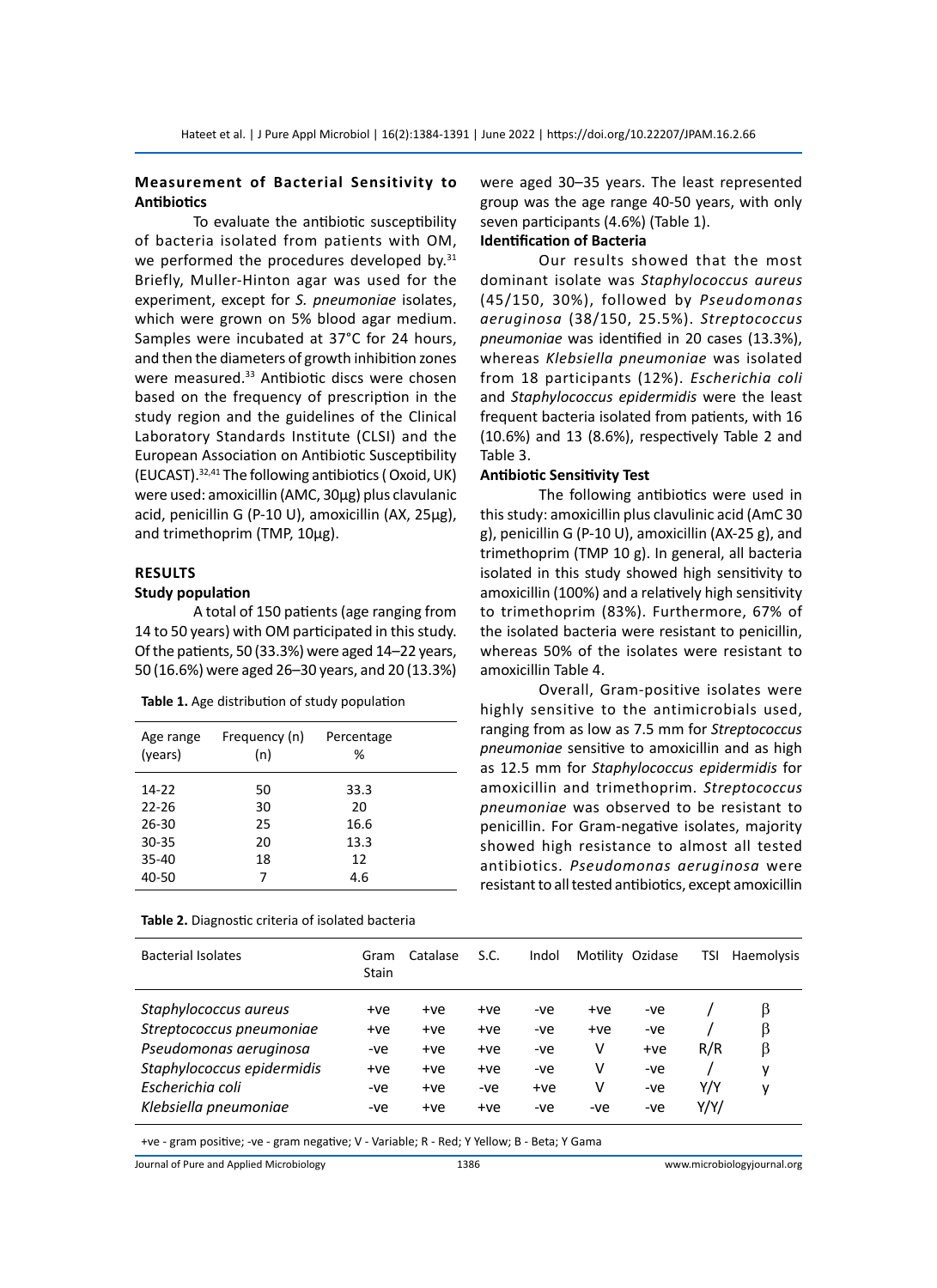(12.5 mm), followed by *Escherichia coli* that reacted as 50% resistant to amoxicillin and penicillin, while showed 50 % sensitivity for amoxicillin (13.5mm) and for trimethoprim with 15 mm inhibition zone measure (Fig. 1).

# **Discussion**

Middle ear inflammation associated with OM is a common childhood and adult

**Table 3.** Bacterial types isolated from patients with OM

| <b>Bacterial isolates</b>  |    | Number Percentage % |
|----------------------------|----|---------------------|
| Staphylococcus aureus      | 45 | 30                  |
| Streptococcus pneumoniae   | 20 | 13.3                |
| Pseudomomas aeruginosa     | 38 | 25.3                |
| Staphylococcus epidermidis | 13 | 8.6                 |
| Escherichia coli           | 16 | 10.6                |
| Klebsiella pneumoniae      | 18 | 12                  |

disease.34 This study enrolled 150 patients from the Misan governorate, Iraq, who were screened to determine the causative bacteria of OM and their susceptibility to several commonly used antibiotics. Additionally, we investigated the prevalence of OM across the examined age groups. The findings indicated that women (66%) had a higher prevalence of OM than men (44 %). This observation is consistent with<sup>35,36</sup> who reported that females (66.1%) were more affected by OM than males (33.9 %). Several studies have demonstrated an equal prevalence of AOM in men and women, while numerous previous studies have indicated an increased incidence in boys. This could be a reflection of the environmental conditions (in-depth, recommended study) associated with the onset of OM symptoms.



**Fig. 1.** Antibiotic sensitivity.

**Table 4.** Antibiotic resistance

|                             | Antibiotic Resistance (mm) |      |     |            |
|-----------------------------|----------------------------|------|-----|------------|
|                             | AMC                        | AX   | PG  | <b>TMP</b> |
| Staphylococcus aureus*      | 10                         | 9    | 8.5 | 10.5       |
| Streptococcus pneumoniae*   | 10.5                       | 7.5  | R   | 8.5        |
| Pseudomonas aeruginosa**    | 12.5                       | R    | R   | R          |
| Staphylococcus epidermidis* | 10                         | 12.5 | 8.5 | 12.5       |
| Escherichia coli**          | 13.5                       | R    | R   | 15         |
| Klebsiella pneumoniae**     | 12                         | 10.5 | R   | 12.5       |
| Sensitivity percent %       | 100                        | 50   | 33  | 83         |
| Resistance percent %        | 0                          | 50   | 67  | 17         |
| *Gram positive bacteria     | **Gram negative bacteria   |      |     |            |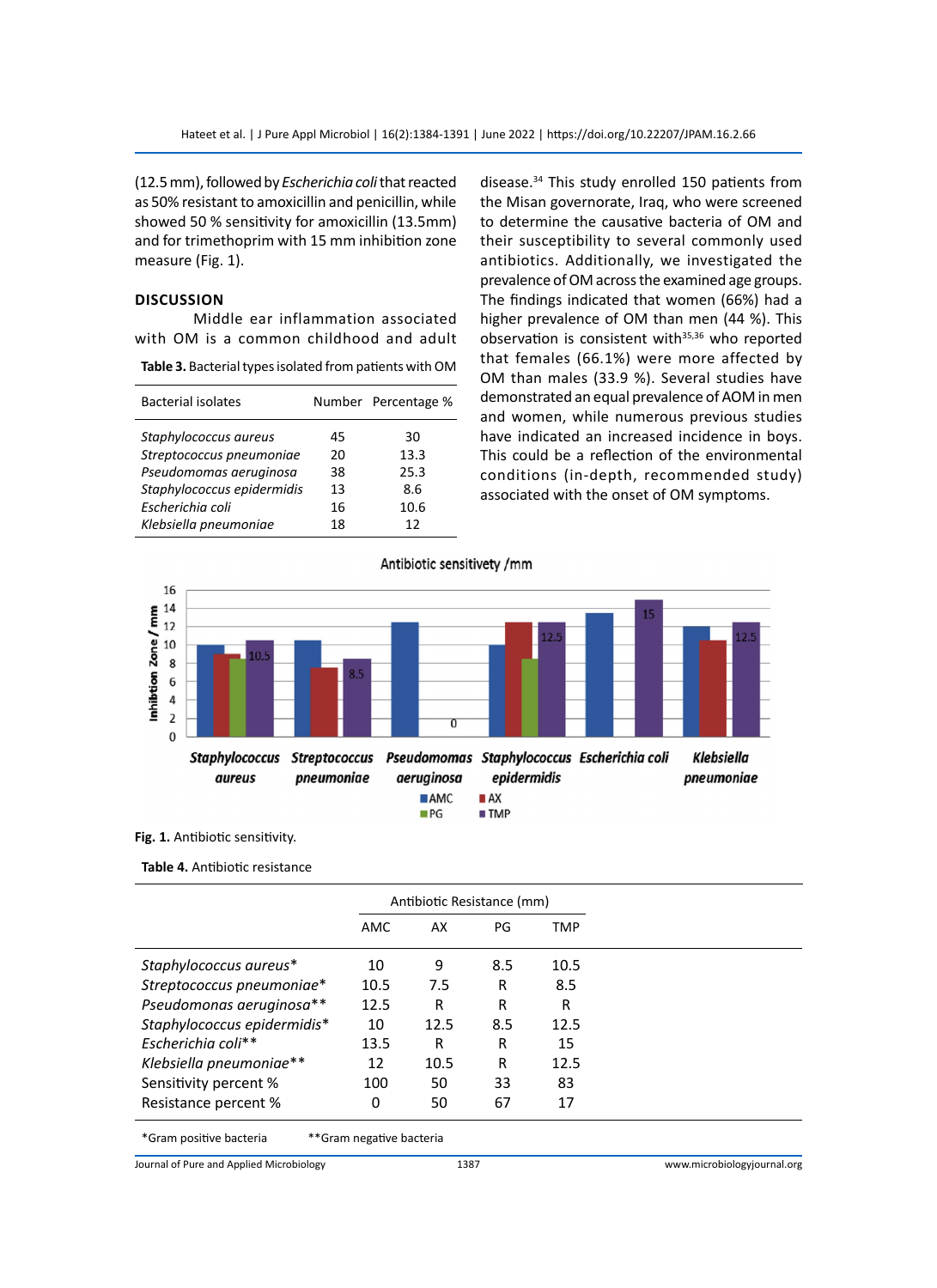Age is a significant factor in determining the percentage of OM infections. In the present study, the highest infected age group was 14–22 (33.3 %), followed by 22–26 (33.3 %) (20%). A low distribution of OM (4.6 %) was discovered in adults aged 40–50. Children are evidently more susceptible to OM due to their susceptibility to upper respiratory tract infections.<sup>37</sup> reported that majority of their subjects were aged of 0–15 years, with 0–5 years accounting for 67.5%. This finding is consistent with the reasons children are more likely to contract OM than adults: children have a more vulnerable immune system and must fight off multiple infectious pathogens. Furthermore, the eustachian tube is a relatively small passageway. A child's ear is shorter and more angular than that of an adult, making it more susceptible to blockage. Additionally, infection with adenoids may contribute to pathogen transmission into the eustachian tube.38 Other studies discovered that OM was the most prevalent disease in the first two years of children.39,40

Majority of the bacteria isolated in this study were Gram-positive (50 %), and the most common isolate was *Staphylococcus aureus* (30 %). *Pseudomonas aeruginosa* represented the majority with 25.3 percent. Similar findings were observed by Roland and Storman,<sup>42</sup> who observed that *Pseudomonas aeruginosa* and *Staphylococcus aureus* were the most dominant bacterial pathogens in OM, and<sup>43-46,55</sup> who reported that *Pseudomonas aeruginosa* and *Staphylococcus aureus* were the most common bacteria among patients with chronic OM.

*S. pneumoniae* represented 16% of infections isolated from Brazilian participants with severe otitis media, whereas *S. aureus* was responsible for only 1%.<sup>48</sup> *S. pneumoniae* was the most frequently isolated pathogen from the middle ear of children with otitis media drug resistance with (39.69%), whereas *S. aureus* was recovered from 16.03 % of the participants.<sup>47</sup> Geographical heterogeneity may be responsible for the differences in the distribution of bacteria.<sup>49</sup>

This study discovered that amoxicillin plus clavulanic acid (AmC 30 g) was 100% effective against most bacterial isolates from patients with OM, whereas trimethoprim TMP (10 g) was 83% effective. Amoxicillin is primarily bactericidal as a β-lactam antibiotic. It inhibits the third and final stages of bacterial cell wall synthesis by preferentially binding to a specific PBP found in the bacterial cell wall. As is the case with all β-lactam antibiotics, inhibition PBP-mediated cell wall synthesis results in cell lysis.<sup>50,51</sup> Clavulanic acid is a β-lactamase inhibitor with negligible antimicrobial activity, and it acts as an effective "suicide" suppressor of a range of infectious β-lactamases mediated by plasmids and chromosomes.<sup>52</sup> *Pseudomonas aeruginosa* exhibited the highest resistance to 75% of antibiotics tested but showed good sensitivity to amoxicillin. *Escherichia coli* was identified as the most susceptible isolate to trimethoprim (15 mm) and amoxicillin (13.5 mm). Antibiotic resistance is increasing worldwide as a result of antimicrobial misappropriation and overuse.<sup>53</sup>

A number of pediatricians and infectious disease organizations have recently launched a program to limit antibiotic use for competitive reasons.54,56 The Centers for Disease Prevention and U.S. Centers for Disease Control collaborated to review the prudent use of antimicrobial agents in infectious agents and recommend measures for potential pathogens, including those causing AOM.57,59 These guidelines emphasize the importance of limiting the use of antimicrobial agents. If these guidelines are adopted, the selective pressure caused by widespread antiviral use may be alleviated. Antimicrobial resistance is a significant challenge to international public health, and such guidelines may help reduce the therapeutic failures caused by drug-resistant bacteria.<sup>58</sup>

# **Conclusion**

The findings of this study shed light on pathogenic bacteria that caused OM in patients from Misan, Iraq, and highlighted the phenomenon of antibiotic resistance, which has captured the interest of biological scientists, particularly microbiologists, in recent years. The most frequently isolated organism was *Staphylococcus aureus*, followed by *Pseudomonas aeruginosa*. Antibiotics, such as amoxicillin and trimethoprim, were the most efficient against most of the isolates. We firmly advocate for a nationwide antimicrobial surveillance to ensure appropriate antibiotic recommendations and rigorous adherence to antibiotic use policies and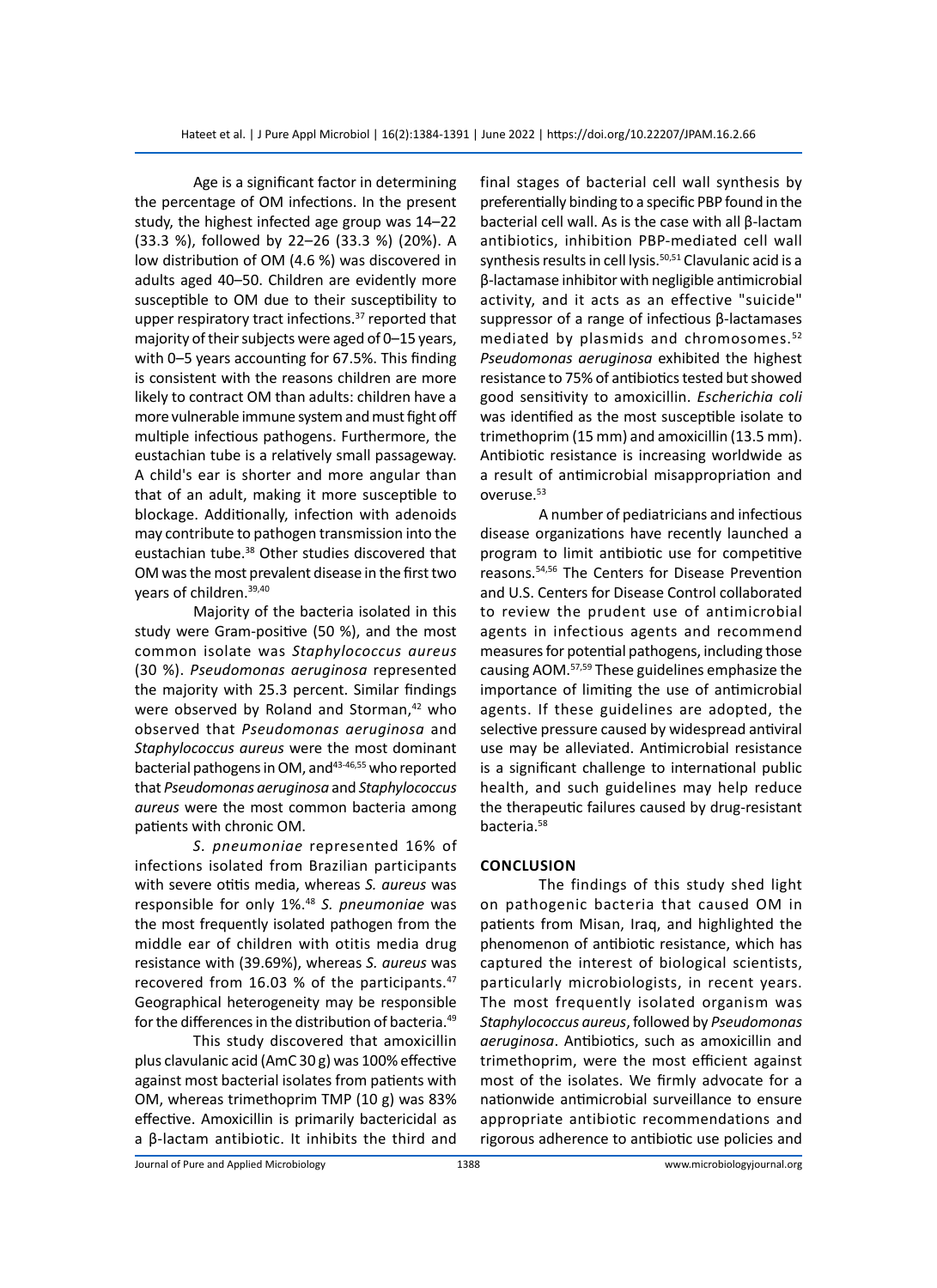prevent the spread of drug-resistant bacteria and related consequences throughout the country, particularly in Misan.

# **Acknowledgments**

The authors would like to thank Al-Sadr teaching hospital staff for helping us collecting of specimens.

# **Conflict of Interest**

The authors declare that there is no conflict of interest.

#### **AuthorS' Contribution**

All authors listed have made a substantial, direct and intellectual contribution to the work, and approved it for publication.

#### **Funding**

None.

### **Data Availability**

All datasets generated or analyzed during this study are included in the manuscript

# **Ethics Statement**

Permission to conduct this study was issued by the Health institutional; Al-Sadr teaching hospital and the Swabbing from patients was carried out by a public health technician.

#### **References**

- 1. Hailegiyorgis T, Sarhie W, Workie H. Isolation and antimicrobial drug susceptibility pattern of bacterial pathogens from pediatric patients with otitis media in selected health institutions, Addis Ababa, Ethiopia: a prospective cross-sectional study. *BMC Ear, Nose and Throat Disorders.* 2018;18(1). doi: 10.1186/s12901- 018-0056-1.
- 2. Vanneste P, Page C. Otitis media with effusion in children: Pathophysiology, diagnosis, and treatment. A review. *Journal of otology*. 2019;14(2):33-9.
- 3. Schilder AG, Chonmaitree T, Cripps AW, et al. Otitis media. *Nature reviews Disease primers*. 2016;8;2(1):1- 8. doi: 10.1038/nrdp.2016.63
- 4. Kong K, Coates HL. Natural history, definitions, risk factors and burden of otitis media. *Medical Journal of Australia*. 2009;191(S9):S39-43. doi: 10.5694/j.1326- 5377.2009.tb02925.x
- 5. Levy C, Varon E, Ouldali N, Wollner A, Thollot F, Corrard F, Werner A, Béchet S, Bonacorsi S, Cohen R. Bacterial causes of otitis media with spontaneous perforation of the tympanic membrane in the era of 13 valent pneumococcal conjugate vaccine. *PLoS*

*One.* 2019;14(2):e0211712. doi: 10.1371/journal. pone.0211712

- 6. Klein JO. Otitis externa, otitis media, and mastoiditis. Mandell, Douglas, and Bennett's principles and practice of infectious diseases. 2015:767. doi: 10.1016/ B978-1-4557-4801-3.00062-X
- 7. Cripps AW, Kyd J. Bacterial otitis media: current vaccine development strategies. *Immunology and cell biology*. 2003 Feb;81(1):46-51. doi: 10.1046/j.0818- 9641.2002.01141.x
- 8. Heikkinen T, Chonmaitree T. Importance of respiratory viruses in acute otitis media. *Clinical microbiology reviews*. 2003;16(2):230-41. doi: 10.1128/ CMR.16.2.230-241.2003
- 9. Massa HM, Cripps AW, Lehmann D. Otitis media: viruses, bacteria, biofilms and vaccines. *Medical journal of Australia*. 2009;191(S9):S44-9. doi: 10.5694/ j.1326-5377.2009.tb02926.x
- 10. Marom T, Nokso-Koivisto J, Chonmaitree T. Viral– bacterial interactions in acute otitis media. *Current allergy and asthma reports*. 2012;12(6):551-8. doi: 10.1007/s11882-012-0303-2
- 11. Wiegand S, Berner R, Schneider A, Lundershausen E, Dietz A. Otitis externa: investigation and evidencebased treatment. *Deutsches Ärzteblatt International.*  2019;116(13):224. doi: 10.3238/arztebl.2019.0224
- 12. Ngo CC, Massa HM, Thornton RB, Cripps AW. Predominant bacteria detected from the middle ear fluid of children experiencing otitis media: a systematic review. *PloS one*. 2016;11(3):e0150949. doi: 10.1371/ journal.pone.0150949
- 13. Nogueira JC, Diniz MD, Lima EO, Lima ZN. Identification and antimicrobial susceptibility of acute external otitis microorganisms. *Revista Brasileira de Otorrinolaringologia.* 2008;74(4):526-30. doi: 10.1590/S0034-72992008000400007
- 14. Cilveti R, Olmo M, Pérez-Jove J, et al. Epidemiology of otitis media with spontaneous perforation of the tympanic membrane in young children and association with bacterial nasopharyngeal carriage, recurrences and pneumococcal vaccination in Catalonia, Spain-The Prospective HERMES Study. *PLoS One*. 2017;12(2):e0170316. doi: 10.1371/journal. pone.0170316
- 15. Wasihun AG, Zemene Y. Bacterial profile and antimicrobial susceptibility patterns of otitis media in Ayder Teaching and Referral Hospital, Mekelle University, Northern Ethiopia. *Springer Plus.*  2015;4(1):1-9 doi: 10.1186/s40064-015-1471-z
- 16. Rybak A, Levy C, Bonacorsi S, et al. Antibiotic resistance of potential otopathogens isolated from nasopharyngeal flora of children with acute otitis media before, during and after pneumococcal conjugate vaccines implementation. *The Pediatric Infectious Disease Journal.* 2018;37(3):e72-8. doi: 10.1097/INF.0000000000001862
- 17. Chirwa M, Mulwafu W, Aswani JM, Masinde PW, Mkakosya R, Soko D. Microbiology of chronic suppurative otitis media at queen Elizabeth central hospital, Blantyre, Malawi: a cross-sectional descriptive study. *Malawi Medical Journal.* 2015;27(4):120-4. doi: 10.4314/mmj.v27i4.1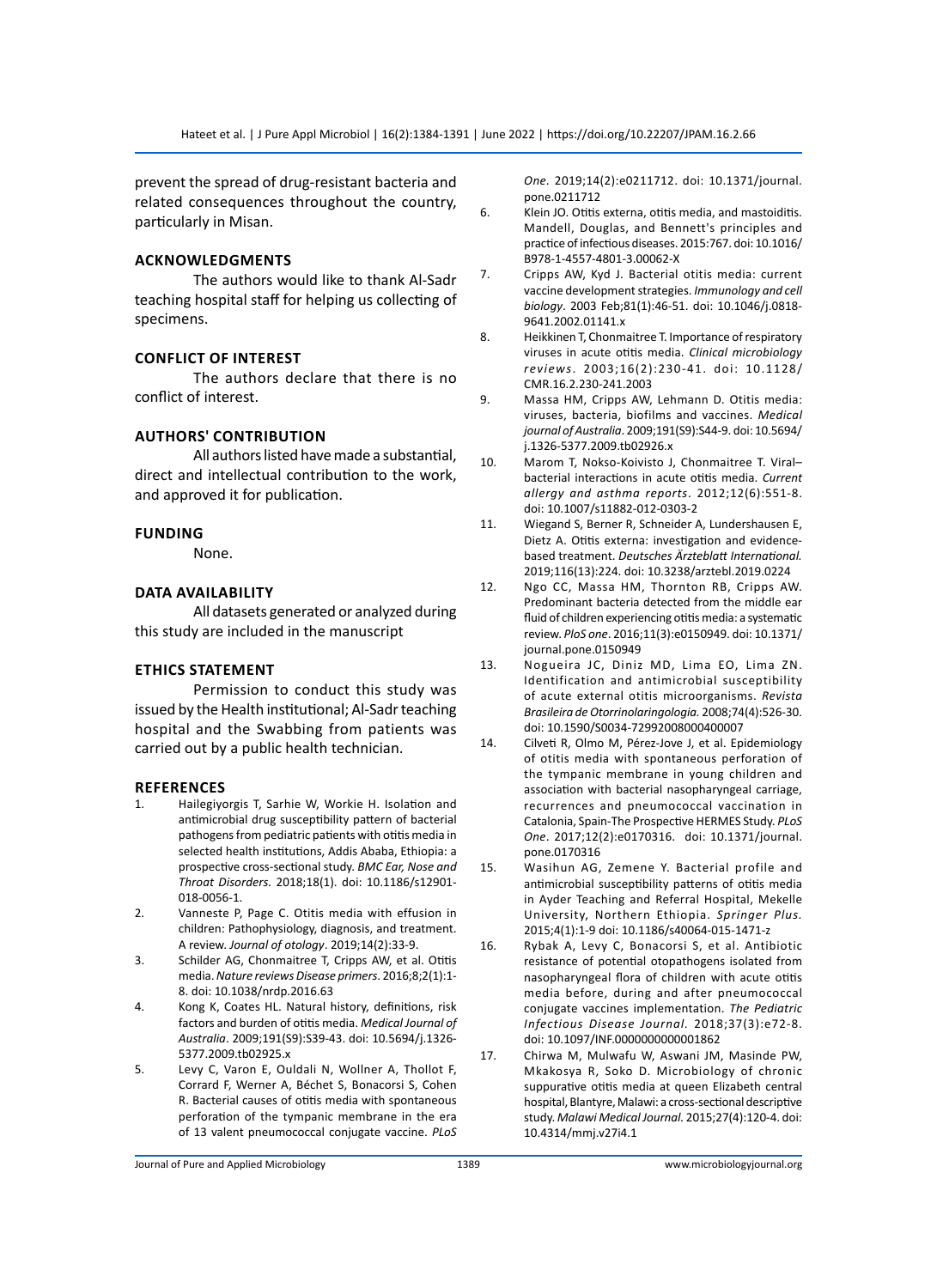- 18. Naziat H, Saha S, Islam M, et al. Epidemiology of otitis media with otorrhea among Bangladeshi children: baseline study for future assessment of pneumococcal conjugate vaccine impact. *The Pediatric Infectious Disease Journal*. 2018;37(7):715-21. doi: 10.1097/ INF.0000000000002077
- 19. Spoială EL, Stanciu GD, Bild V, Ababei DC, Gavrilovici C. From evidence to clinical guidelines in antibiotic treatment in acute otitis media in children. *Antibiotics.*  2021;10(1):52. doi: 10.3390/antibiotics10010052
- 20. Afolabi OA, Ologe FE, Nwabuisi C, Salaudeen AG, Ajiboye OT, Nwawolo CC. Correlation of Bacterial Isolates from Middle Ear and Nasopharynx in Patients with Chronic Suppurative Otitis Media in Ilorin, Nigeria. *The Malaysian Journal of Medical Sciences: MJMS.*  2015;22(5):23.
- 21. Arola M, Ziegler T, Ruuskanen O. Respiratory virus infection as a cause of prolonged symptoms in acute otitis media. *The Journal of pediatrics*. 1990;116(5):697- 701. doi: 10.1016/S0022-3476(05)82650-2
- 22. Dasaraju PV, Liu C. Chapter 93: infections of the respiratory system. Galveston: University of Texas Medical Branch at Galveston. 1996.
- 23. Chonmaitree T, Owen MJ, Howie VM. Respiratory viruses interfere with bacteriologic response to antibiotic in children with acute otitis media. *Journal of Infectious Diseases*. 1990;162(2):546-9. doi: 10.1093/ infdis/162.2.546
- 24. Pettigrew MM, Gent JF, Pyles RB, Miller AL, Nokso-Koivisto J, Chonmaitree T. Viral-bacterial interactions and risk of acute otitis media complicating upper respiratory tract infection. *Journal of clinical microbiology*. 2011;49(11):3750-5. doi: 10.1128/ JCM.01186-11
- 25. Minovi A, Dazert S. Diseases of the middle ear in childhood. *GMS current topics in otorhinolaryngology, head and neck surgery.* 2014;13.
- 26. Cohen BE, Durstenfeld A, Roehm PC. Viral causes of hearing loss: a review for hearing health professionals. *Trends in hearing*. 2014;18:2331216514541361. doi: 10.1177/2331216514541361
- 27. Giebink GS. The microbiology of otitis media. *The Pediatric infectious disease journal*. 1989;8(1):S21. https://doi.org/10.1097/00006454-198901001-00008
- 28. Tadesse A, Alem M. Medical Bacteriology. EPHTI. Gondar University. 2006.
- 29. Agha ZH, Al-Delaimi MS. Prevalence of common bacterial etiology and antimicrobial susceptibility pattern in patients with otitis media in Duhok Province–Iraq. *Zanco Journal of Pure and Applied Sciences.* 2021;33(4):11-25. doi: 10.21271/zjpas.33.4.2
- 30. Chauhan S, Surender. Clinico-Mycological Profile of Otomycosis in Chronic Suppurative Otitis Media Patients Attending a Tertiary Care Teaching Hospital. *Journal of Pure and Applied Microbiology.*  2021;15(2):813-9. doi: 10.22207/JPAM.15.2.35
- 31. Muleta D, Gebre-Selassie S. Isolation and antimicrobial susceptibility patterns of bacterial pathogens causing otitis media in children in Jimma Hospital, Southwestern Ethiopia. *Ethiopian Journal of Health*

*Sciences.* 2004;14(2).

- 32. Derese H, Mekonnen D, Awoke D, Wondemagegn M. na Bayeh, A. Profaili ya bakteria ya pathogen na mifumo ya uwezekano wa antimicrobial ya maambukizo ya sikio katika Kituo cha Maabara ya Utafiti wa Afya ya Mkoa wa Bahir Dar, Ethiopia. Springer Plus.; 2016;5:466.
- 33. Banoon S, Ali Z, Salih T. Antibiotic resistance profile of local thermophilic Bacillus licheniformis isolated from Maysan province soil. *Comunicata Scientiae.*  2020;11:e3291. doi: 10.14295/cs.v11i0.3291
- 34. Korona-Glowniak I, Wisniewska A, Juda M, Kielbik K, Niedzielska G, Malm A. Bacterial aetiology of chronic otitis media with effusion in children-risk factors. *Journal of Otolaryngology-Head & Neck Surgery*. 2020;49(1):1-7. doi: 10.1186/s40463-020-00418-5
- 35. Al-Ani R. Prevalence of otitis media among Patients attending otorhinolaryngology clinic in Ramadi City/Iraq. *Egyptian Journal of Ear, Nose, Throat and Allied Sciences.* 2020;21(1):17-21. doi: 10.21608/ ejentas.2019.15103.1136
- 36. Al-Alousi M, Mayas N. Bacteria causing otitis media in some private and public centers in Thamar governorate-Yemen. *Yemeni Journal for Medical Sciences.* 2012;6.
- 37. Mazlan R, Saim L, Thomas A, Said R, Liyab B. Ear infection and hearing loss amongst headphone users. *The Malaysian journal of medical sciences: MJMS.*  2002;9(2):17.
- 38. Buzatto GP, Tamashiro E, Proenca-Modena JL, et al. The pathogens profile in children with otitis media with effusion and adenoid hypertrophy. *PLoS One.* 2017;12(2):e0171049. doi: 10.1371/journal. pone.0171049
- 39. Roy E, Hasan KZ, Haque F, Siddique AK, Sack RB. Acute otitis media during the first two years of life in a rural community in Bangladesh: a prospective cohort study. *Journal of health, population, and nutrition.*  2007;25(4):414.
- 40. Reed D, Dunn W. Epidemiologic studies of otitis media among Eskimo children. *Public health reports*. 1970;85(8):699. doi: 10.2307/4593943
- 41. Weinstein MP, editor. Performance standards for antimicrobial susceptibility testing. Clinical and Laboratory Standards Institute; 2021.
- 42. Roland PS, Stroman DW. Microbiology of acute otitis externa. The Laryngoscope. 2002;112(7):1166-77. doi: 10.1097/00005537-200207000-00005
- 43. Brook I, Frazier EH. Microbial dynamics of persistent purulent otitis media in children. *The Journal of pediatrics*. 1996;128(2):237-40. doi: 10.1016/S0022- 3476(96)70397-9
- 44. Ologe FE, Nwawolo CC. Prevalence of chronic suppurative otitis media (CSOM) among school children in a rural community in Nigeria. *The Nigerian postgraduate medical journal.* 2002;9(2):63-6.
- 45. Bluestone CD. Pathogenesis and Epidemiology of chronic otitis media. InWHO/CIBA foundation workshop, report on prevention of hearing impairment for chronic otitis media held at CIBA foundation, London 1996 (pp. 14-17).